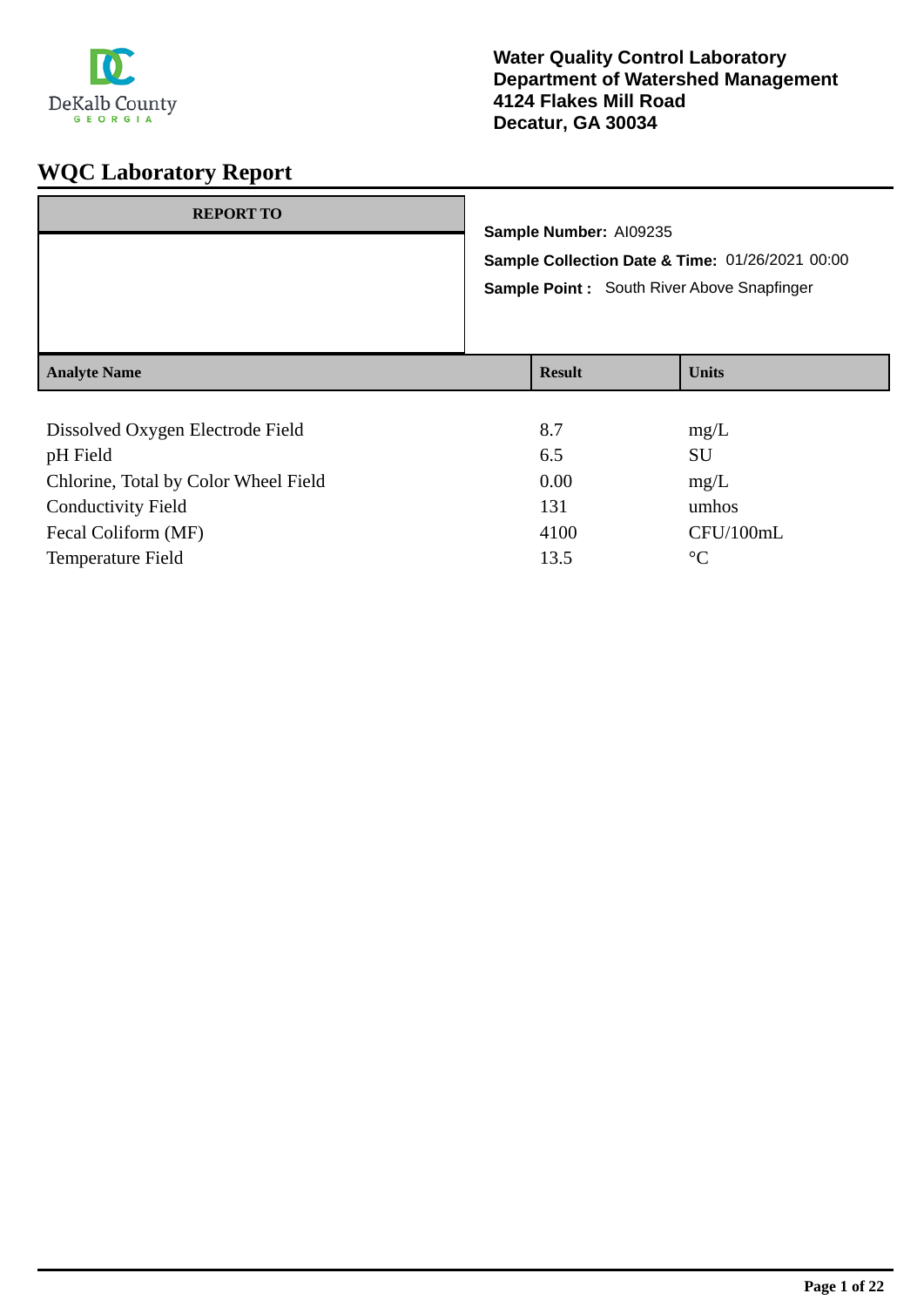

| <b>REPORT TO</b>    | Sample Number: AI09236<br>Sample Point : South River Below LAS | Sample Collection Date & Time: 01/26/2021 09:30 |
|---------------------|----------------------------------------------------------------|-------------------------------------------------|
| <b>Analyte Name</b> | <b>Result</b>                                                  | <b>Units</b>                                    |
|                     |                                                                |                                                 |

| Temperature Field                    | 14.5 | $\rm ^{\circ}C$ |
|--------------------------------------|------|-----------------|
| Dissolved Oxygen Electrode Field     | 8.9  | mg/L            |
| pH Field                             | 7.3  | <b>SU</b>       |
| Chlorine, Total by Color Wheel Field | 0.00 | mg/L            |
| <b>Conductivity Field</b>            | 226  | umhos           |
| Fecal Coliform (MF)                  | 340  | CFU/100mL       |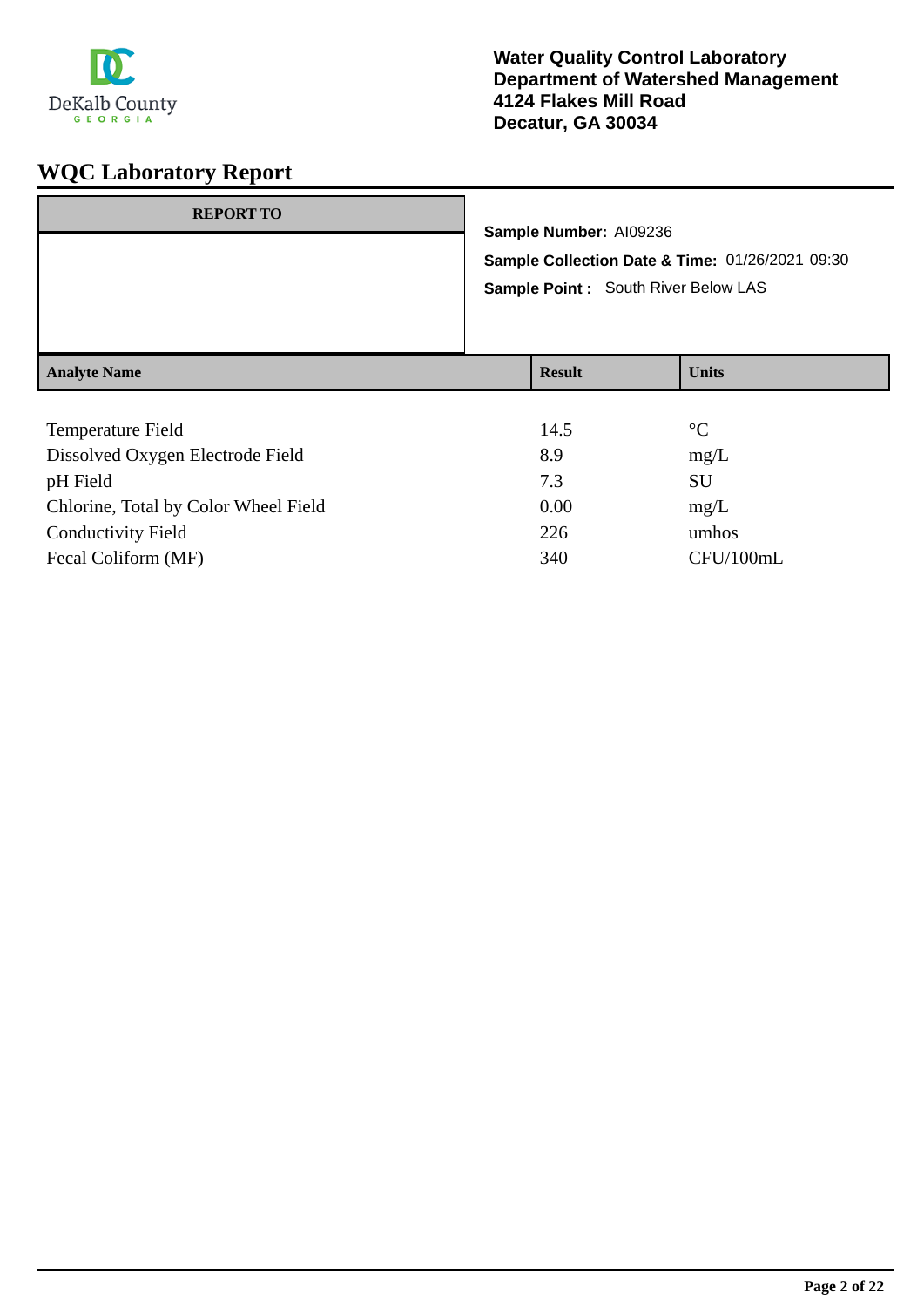

| <b>REPORT TO</b>                 |                                                 |              |  |
|----------------------------------|-------------------------------------------------|--------------|--|
|                                  | Sample Number: AI09237                          |              |  |
|                                  | Sample Collection Date & Time: 01/26/2021 08:45 |              |  |
|                                  | Sample Point: South River at Bouldercrest Rd    |              |  |
|                                  |                                                 |              |  |
|                                  |                                                 |              |  |
| <b>Analyte Name</b>              | <b>Result</b>                                   | <b>Units</b> |  |
|                                  |                                                 |              |  |
| Dissolved Oxygen Electrode Field | 8.7                                             | mg/L         |  |
| Fecal Coliform (MF)              | 10000                                           | CFU/100mL    |  |

| Fecal Comonii (MF)                   | TUUUU | CFU/TUUIIIL |
|--------------------------------------|-------|-------------|
| Conductivity Field                   | 90    | umhos       |
| Chlorine, Total by Color Wheel Field | 0.00  | mg/L        |
| pH Field                             | 7.2   | SU          |
| <b>Temperature Field</b>             | 15.4  | $\circ$     |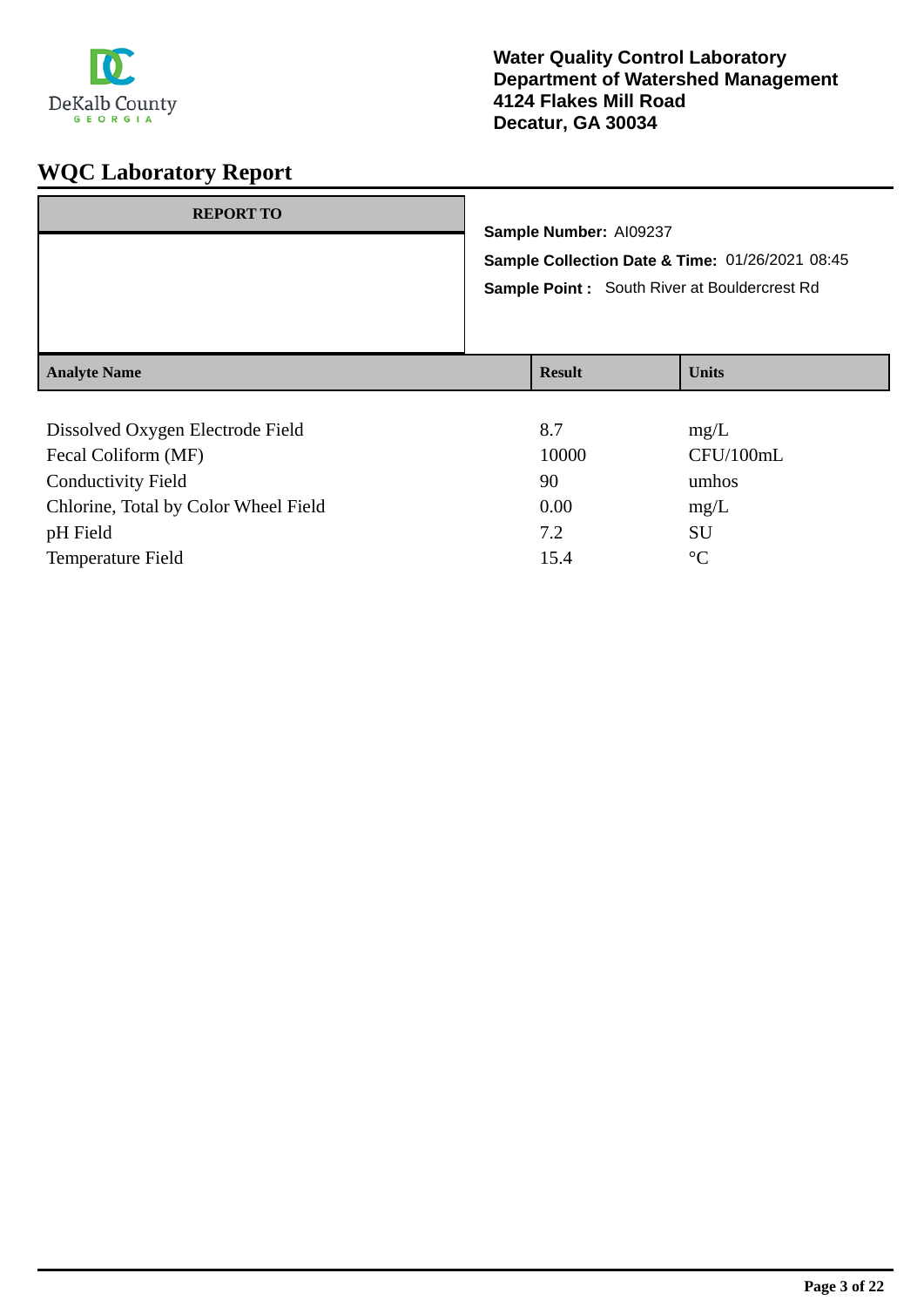

| <b>REPORT TO</b>                               | Sample Number: AI09238    | Sample Collection Date & Time: 01/26/2021 10:25<br>Sample Point : South River at Klondike Rd |
|------------------------------------------------|---------------------------|----------------------------------------------------------------------------------------------|
| <b>Analyte Name</b>                            | <b>Result</b>             | <b>Units</b>                                                                                 |
| Temperature Field<br>$\sim$ III III $\sim$ 1.1 | 14.3<br>$\tau$ $\epsilon$ | $\rm ^{\circ}C$<br><b>CTT</b>                                                                |

| pH Field                             | 7.6  | SU        |
|--------------------------------------|------|-----------|
| Chlorine, Total by Color Wheel Field | 0.00 | mg/L      |
| Dissolved Oxygen Electrode Field     | 9.0  | mg/L      |
| <b>Conductivity Field</b>            | 213  | umhos     |
| Fecal Coliform (MF)                  | 280  | CFU/100mL |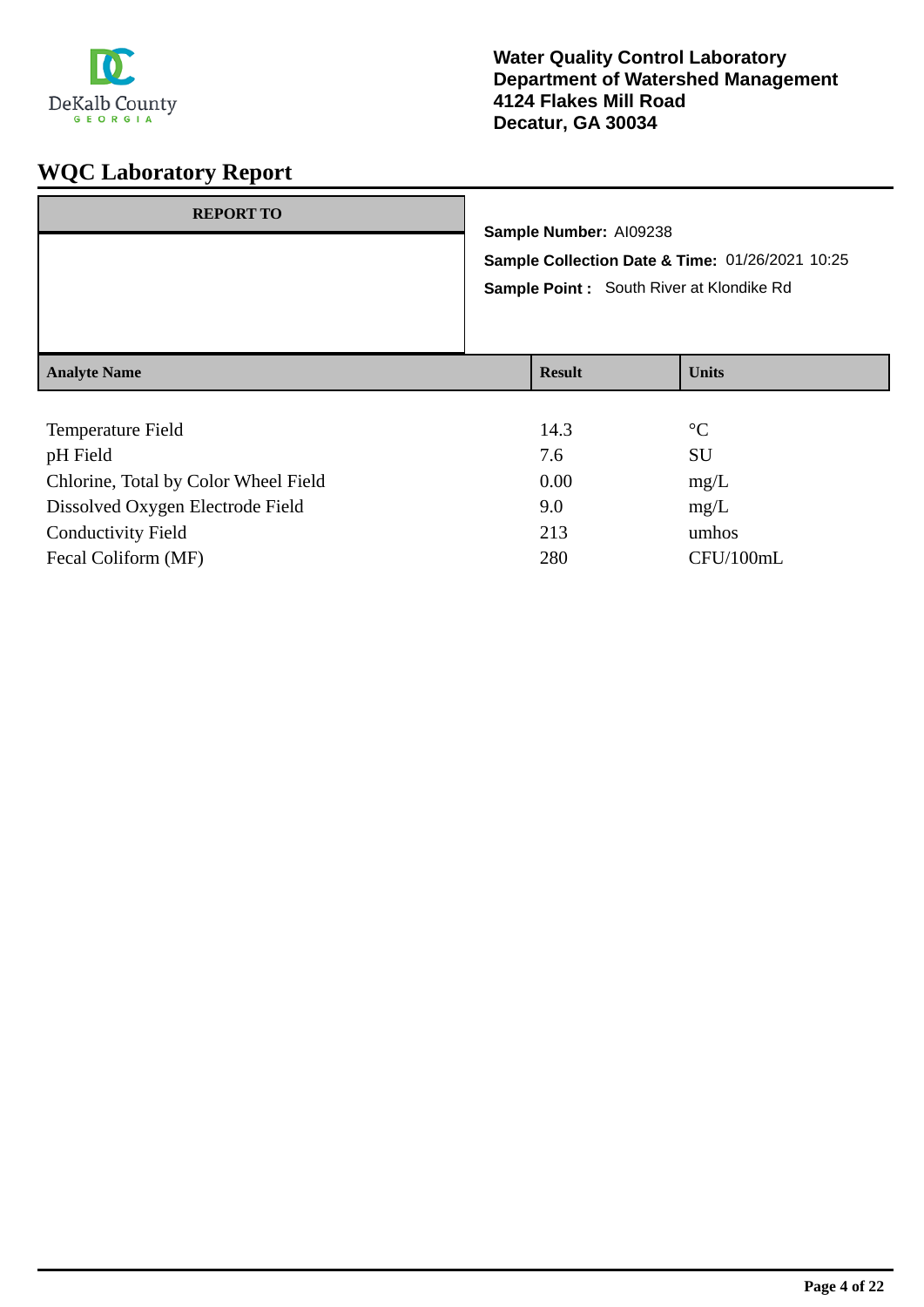

#### **Water Quality Control Laboratory Department of Watershed Management 4124 Flakes Mill Road Decatur, GA 30034**

| <b>REPORT TO</b>    | Sample Number: AI09239 | Sample Collection Date & Time: 01/26/2021 09:00<br>Sample Point: Entrenchment Creek: Const. Rd. |
|---------------------|------------------------|-------------------------------------------------------------------------------------------------|
| <b>Analyte Name</b> | <b>Result</b>          | <b>Units</b>                                                                                    |
|                     |                        |                                                                                                 |

| Chlorine, Total by Color Wheel Field | 0.00 | mg/L            |
|--------------------------------------|------|-----------------|
| Fecal Coliform (MF)                  | 200  | CFU/100mL       |
| <b>Conductivity Field</b>            | 99   | umhos           |
| Temperature Field                    | 15.6 | $\rm ^{\circ}C$ |
| pH Field                             | 7.5  | SU              |
| Dissolved Oxygen Electrode Field     | 8.8' | mg/L            |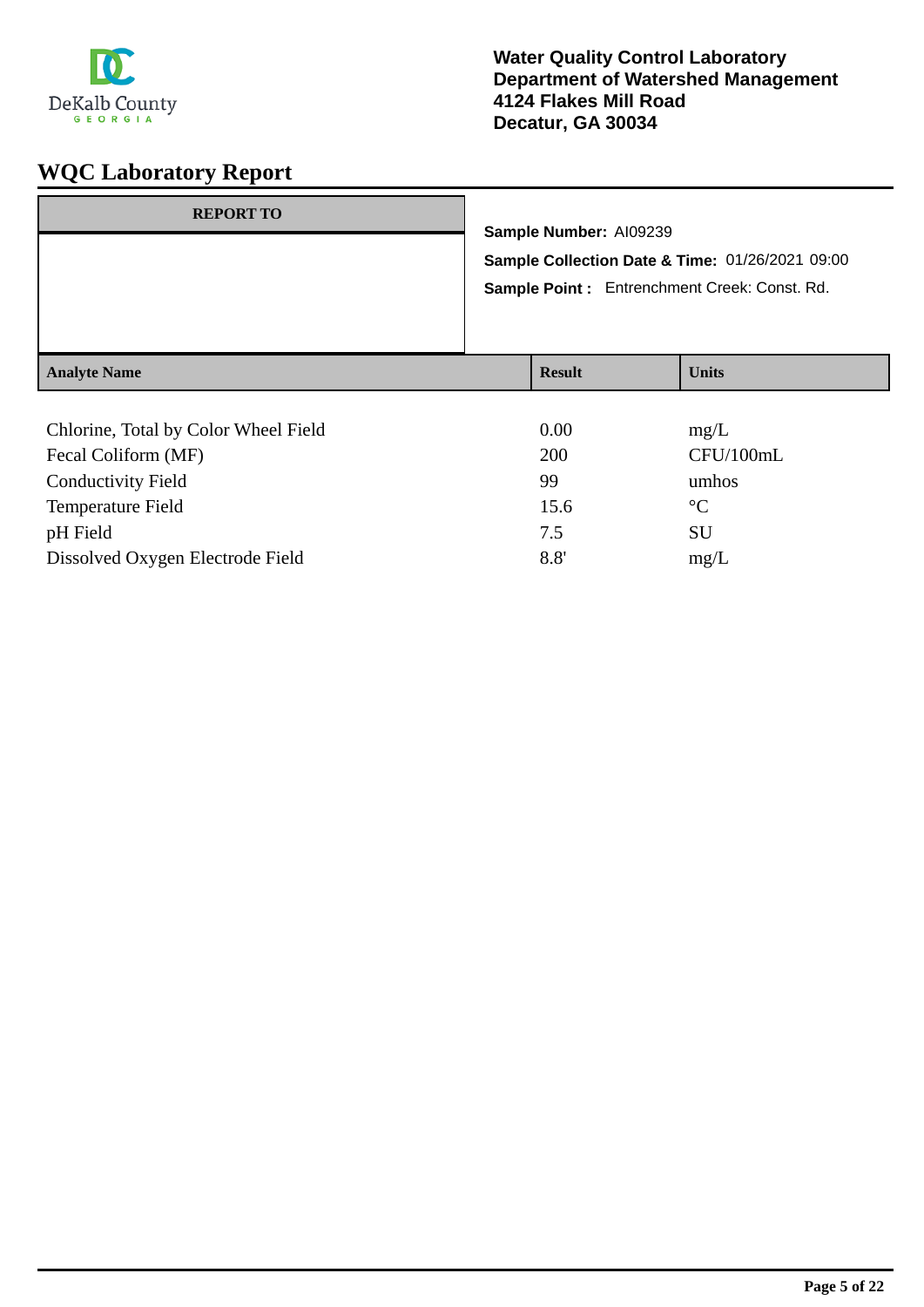

| <b>REPORT TO</b>    | Sample Number: AI09265<br>Sample Point : Shoal Creek Rainbow Drive | Sample Collection Date & Time: 01/27/2021 09:30 |
|---------------------|--------------------------------------------------------------------|-------------------------------------------------|
| <b>Analyte Name</b> | <b>Result</b>                                                      | <b>Units</b>                                    |
| Temperature Field   | 12.2                                                               | $\rm ^{\circ}C$                                 |

| Dissolved Oxygen Electrode Field | 99   | mg/L      |
|----------------------------------|------|-----------|
| pH Field                         | 72   | SU        |
| Fecal Coliform (MF)              | 5800 | CFU/100mL |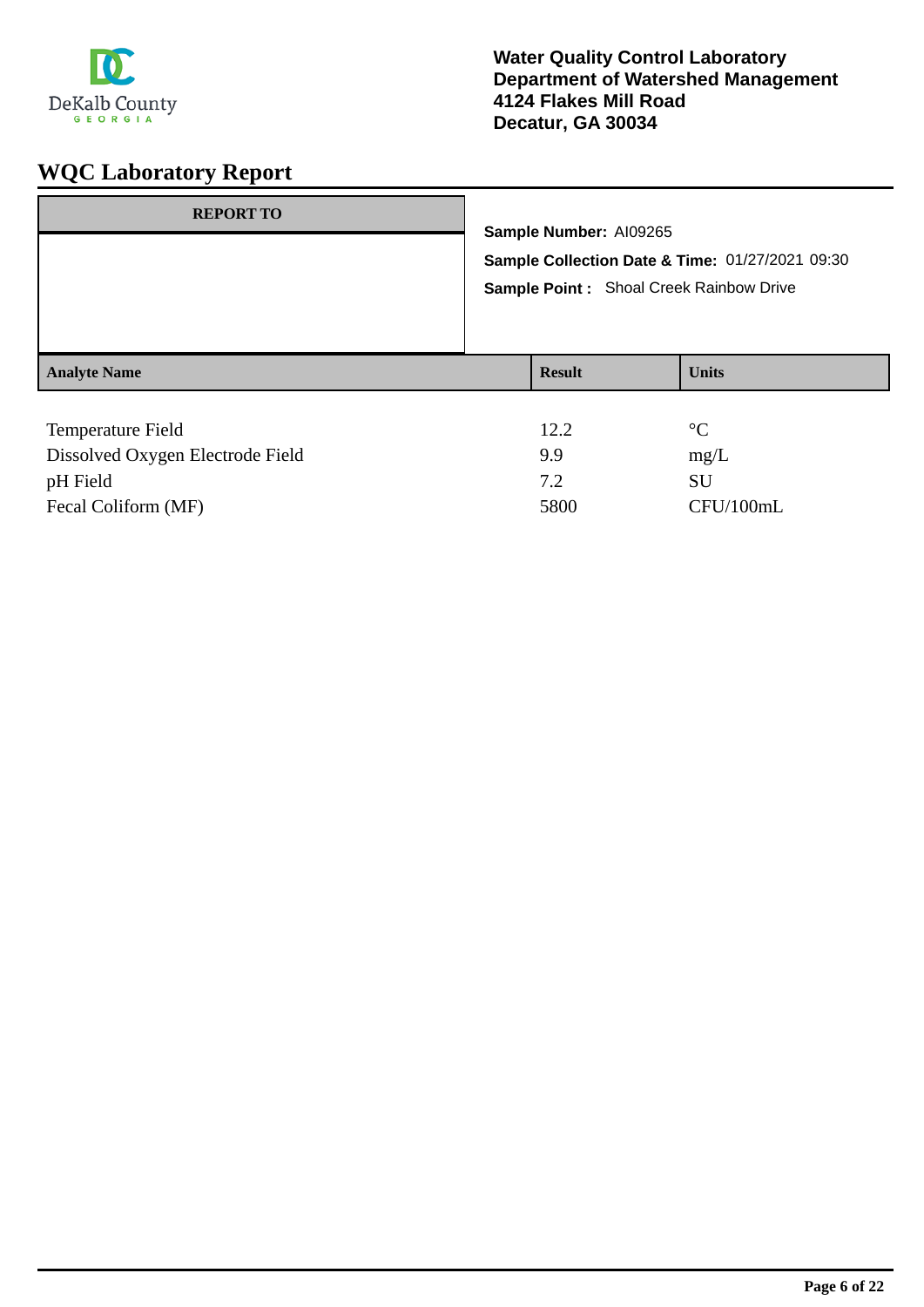

| <b>REPORT TO</b>    |                                                                                                    |                        |                 |
|---------------------|----------------------------------------------------------------------------------------------------|------------------------|-----------------|
|                     |                                                                                                    | Sample Number: AI09266 |                 |
|                     | Sample Collection Date & Time: 01/27/2021 11:20<br><b>Sample Point:</b> Snapfinger Creek at Hwy 12 |                        |                 |
|                     |                                                                                                    |                        |                 |
| <b>Analyte Name</b> |                                                                                                    | <b>Result</b>          | <b>Units</b>    |
| Fecal Coliform (MF) |                                                                                                    | 11000                  | CFU/100mL       |
| Temperature Field   |                                                                                                    | 12.2                   | $\rm ^{\circ}C$ |

Dissolved Oxygen Electrode Field 9.7 mg/L pH Field SU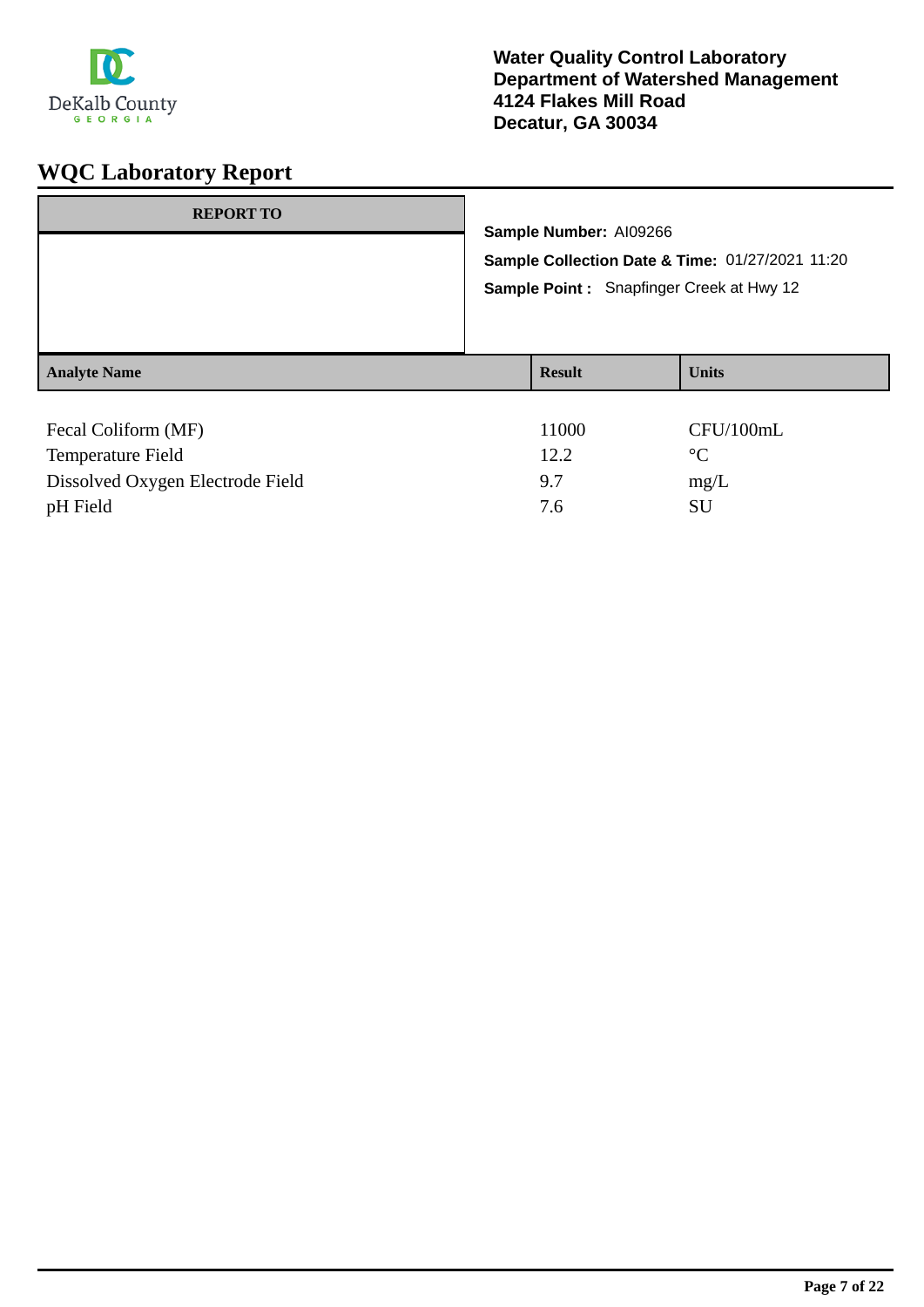

| <b>REPORT TO</b>    | Sample Number: AI09267<br>Sample Collection Date & Time: 01/27/2021 08:35<br>Sample Point: Snapfinger Creek Dogwood Farms |               |                 |
|---------------------|---------------------------------------------------------------------------------------------------------------------------|---------------|-----------------|
|                     |                                                                                                                           |               |                 |
|                     |                                                                                                                           |               |                 |
| <b>Analyte Name</b> |                                                                                                                           | <b>Result</b> | <b>Units</b>    |
|                     |                                                                                                                           |               |                 |
| Fecal Coliform (MF) |                                                                                                                           | 5200          | CFU/100mL       |
| pH Field            |                                                                                                                           | 7.1           | <b>SU</b>       |
| Temperature Field   |                                                                                                                           | 12.8          | $\rm ^{\circ}C$ |

Dissolved Oxygen Electrode Field 9.7 mg/L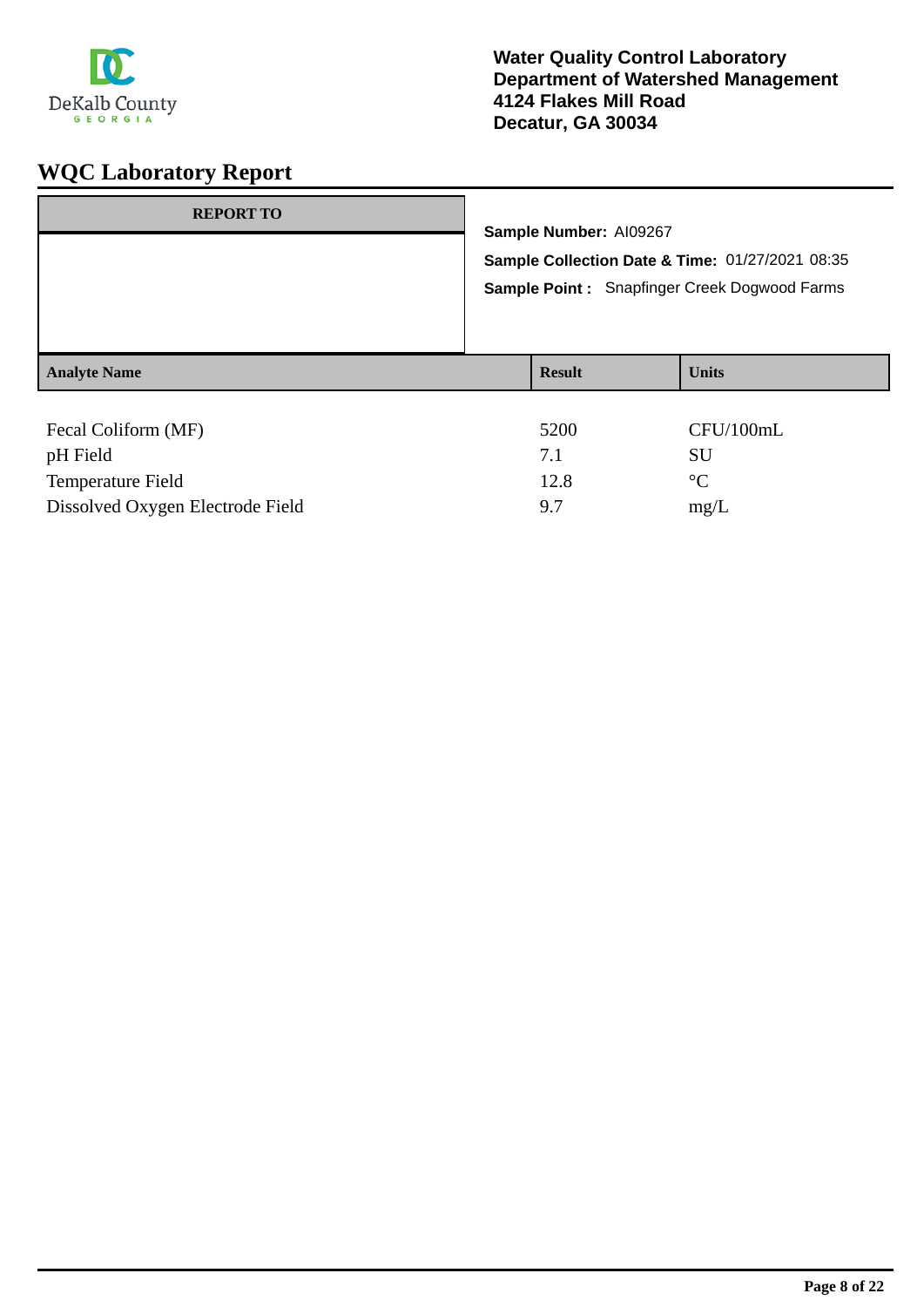

| <b>REPORT TO</b>         | Sample Number: AI09268<br>Sample Point: Shoal Creek Ga. Hwy 155 | Sample Collection Date & Time: 01/27/2021 09:13 |
|--------------------------|-----------------------------------------------------------------|-------------------------------------------------|
| <b>Analyte Name</b>      | <b>Result</b>                                                   | <b>Units</b>                                    |
| <b>Temperature Field</b> | 12.3                                                            | $\rm ^{\circ}C$                                 |

| Dissolved Oxygen Electrode Field | 9.6  | mg/L      |
|----------------------------------|------|-----------|
| pH Field                         | 6.9  | SU        |
| Fecal Coliform (MF)              | 5000 | CFU/100mL |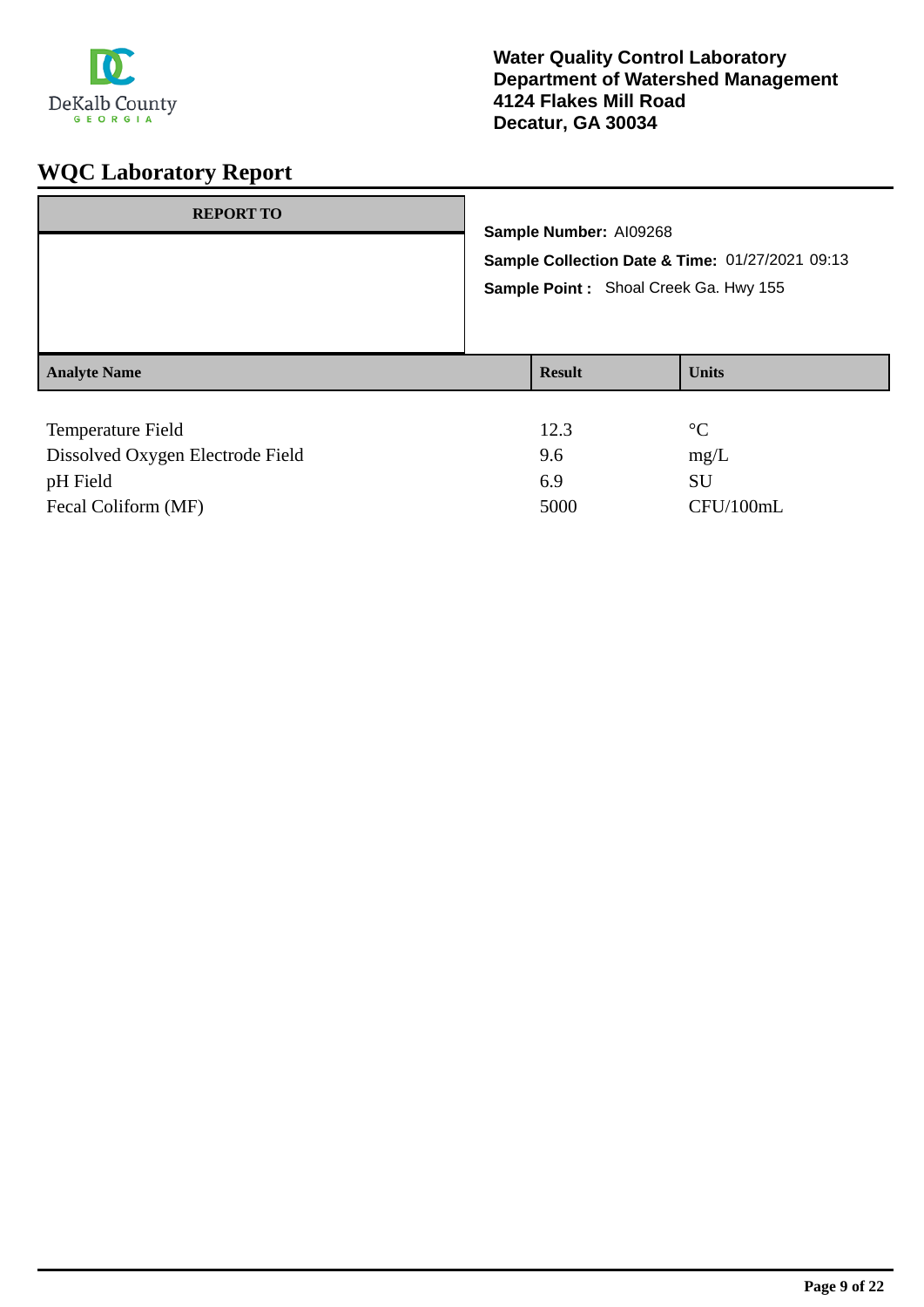

| <b>REPORT TO</b>              | Sample Number: AI09312<br>Sample Collection Date & Time: 01/28/2021 09:25<br>Sample Point: Nancy Creek Chamblee Dunwoody |               |                              |
|-------------------------------|--------------------------------------------------------------------------------------------------------------------------|---------------|------------------------------|
|                               |                                                                                                                          |               |                              |
| <b>Analyte Name</b>           |                                                                                                                          | <b>Result</b> | <b>Units</b>                 |
| pH Field<br>Temperature Field |                                                                                                                          | 7.1<br>9.4    | <b>SU</b><br>$\rm ^{\circ}C$ |

| <b>ICILIPCIALUITE L'ITELU</b>    | 7.4  |           |
|----------------------------------|------|-----------|
| Fecal Coliform (MF)              | 250  | CFU/100mL |
| Dissolved Oxygen Electrode Field | 10.6 | mg/L      |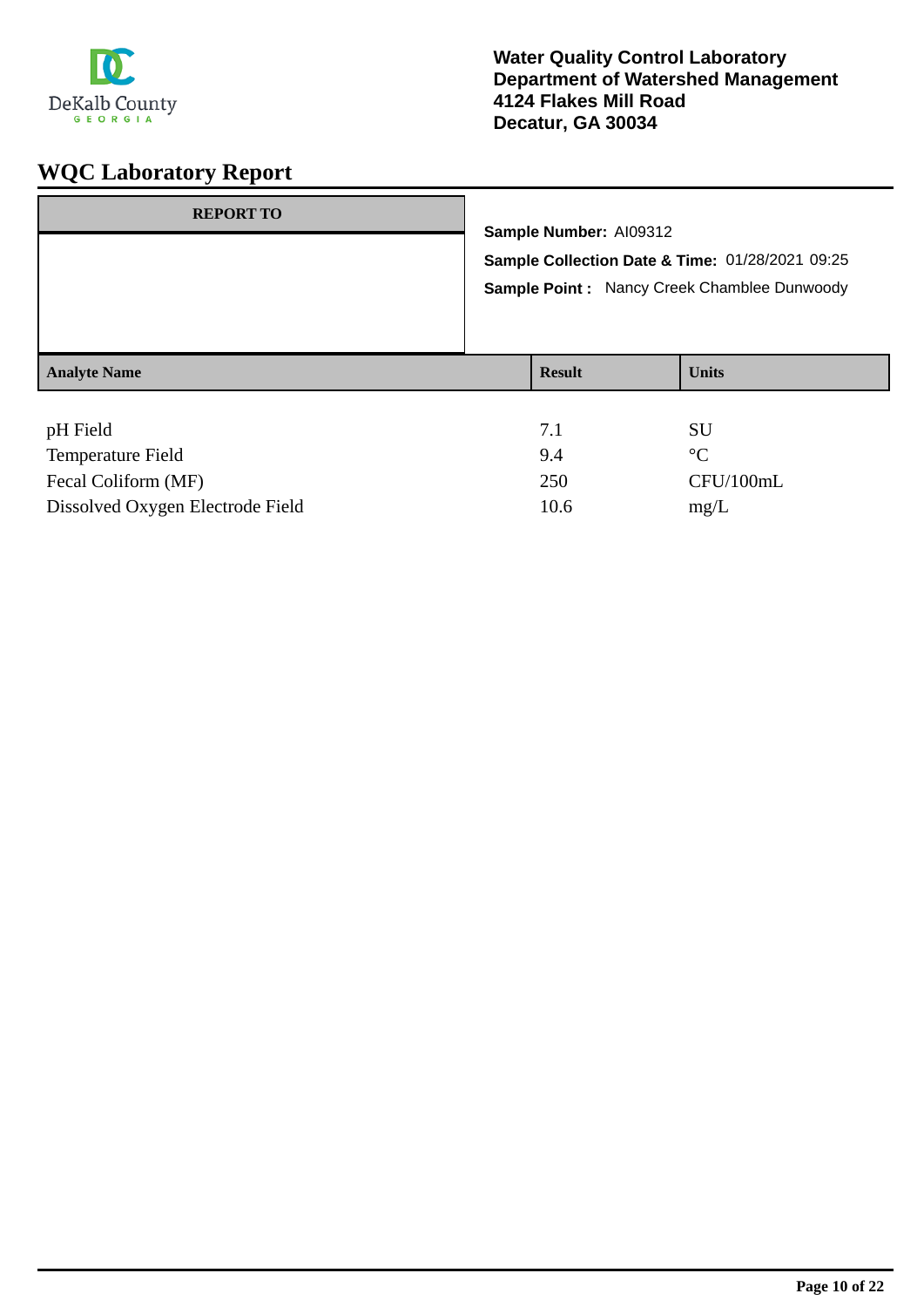

| <b>REPORT TO</b>    | Sample Number: AI09313<br>Sample Point: Nancy Creek Johnson Ferry | Sample Collection Date & Time: 01/28/2021 09:45 |
|---------------------|-------------------------------------------------------------------|-------------------------------------------------|
| <b>Analyte Name</b> | <b>Result</b>                                                     | <b>Units</b>                                    |
| Temperature Field   | 8.8                                                               | $\rm ^{\circ}C$                                 |

| Dissolved Oxygen Electrode Field | 10.3 | mg/L      |
|----------------------------------|------|-----------|
| pH Field                         |      | SU        |
| Fecal Coliform (MF)              | 390  | CFU/100mL |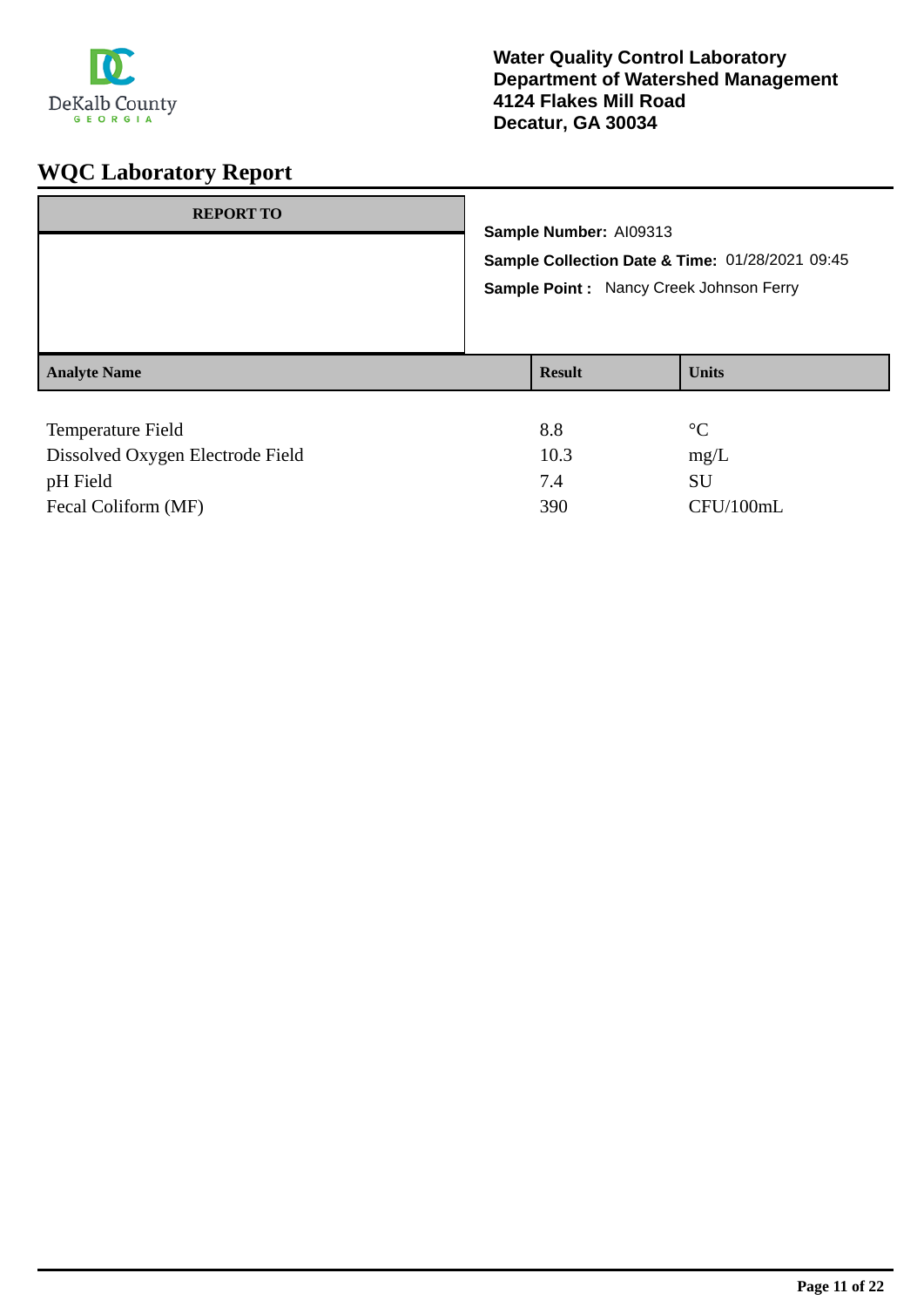

| <b>REPORT TO</b>         |  | Sample Number: AI09314<br>Sample Collection Date & Time: 01/28/2021 09:05<br>Sample Point : N. Fork Peachtree Pleasantdale |                 |  |  |
|--------------------------|--|----------------------------------------------------------------------------------------------------------------------------|-----------------|--|--|
|                          |  |                                                                                                                            |                 |  |  |
|                          |  |                                                                                                                            |                 |  |  |
|                          |  |                                                                                                                            |                 |  |  |
| <b>Analyte Name</b>      |  | <b>Result</b>                                                                                                              | <b>Units</b>    |  |  |
|                          |  |                                                                                                                            |                 |  |  |
| <b>Temperature Field</b> |  | 9.1                                                                                                                        | $\rm ^{\circ}C$ |  |  |
| _ . _ . _ _ _ _ _ _      |  |                                                                                                                            |                 |  |  |

| Dissolved Oxygen Electrode Field | 9.6 | mg/L      |
|----------------------------------|-----|-----------|
| pH Field                         |     | SU        |
| Fecal Coliform (MF)              | 200 | CFU/100mL |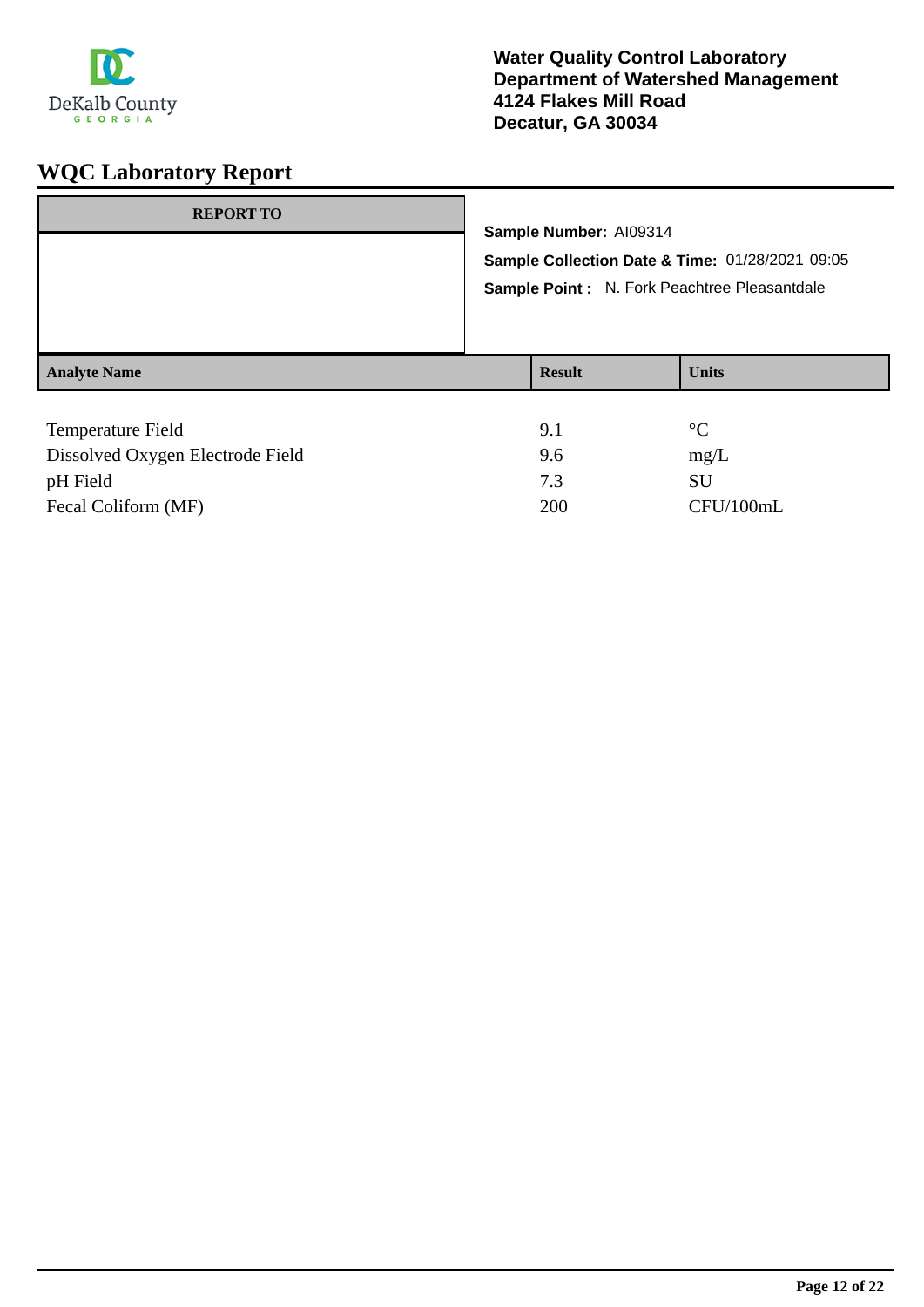

| <b>REPORT TO</b>                 |                                                 |                                              |
|----------------------------------|-------------------------------------------------|----------------------------------------------|
|                                  | Sample Number: AI09315                          |                                              |
|                                  | Sample Collection Date & Time: 01/28/2021 10:05 |                                              |
|                                  |                                                 | Sample Point: N. Fork Peachtree Plaster Road |
|                                  |                                                 |                                              |
|                                  |                                                 |                                              |
| <b>Analyte Name</b>              | <b>Result</b>                                   | <b>Units</b>                                 |
|                                  |                                                 |                                              |
| Dissolved Oxygen Electrode Field | 9.7                                             | mg/L                                         |
| pH Field                         | 7.4                                             | SU                                           |

Temperature Field 9.3 °C

Fecal Coliform (MF) 370 CFU/100mL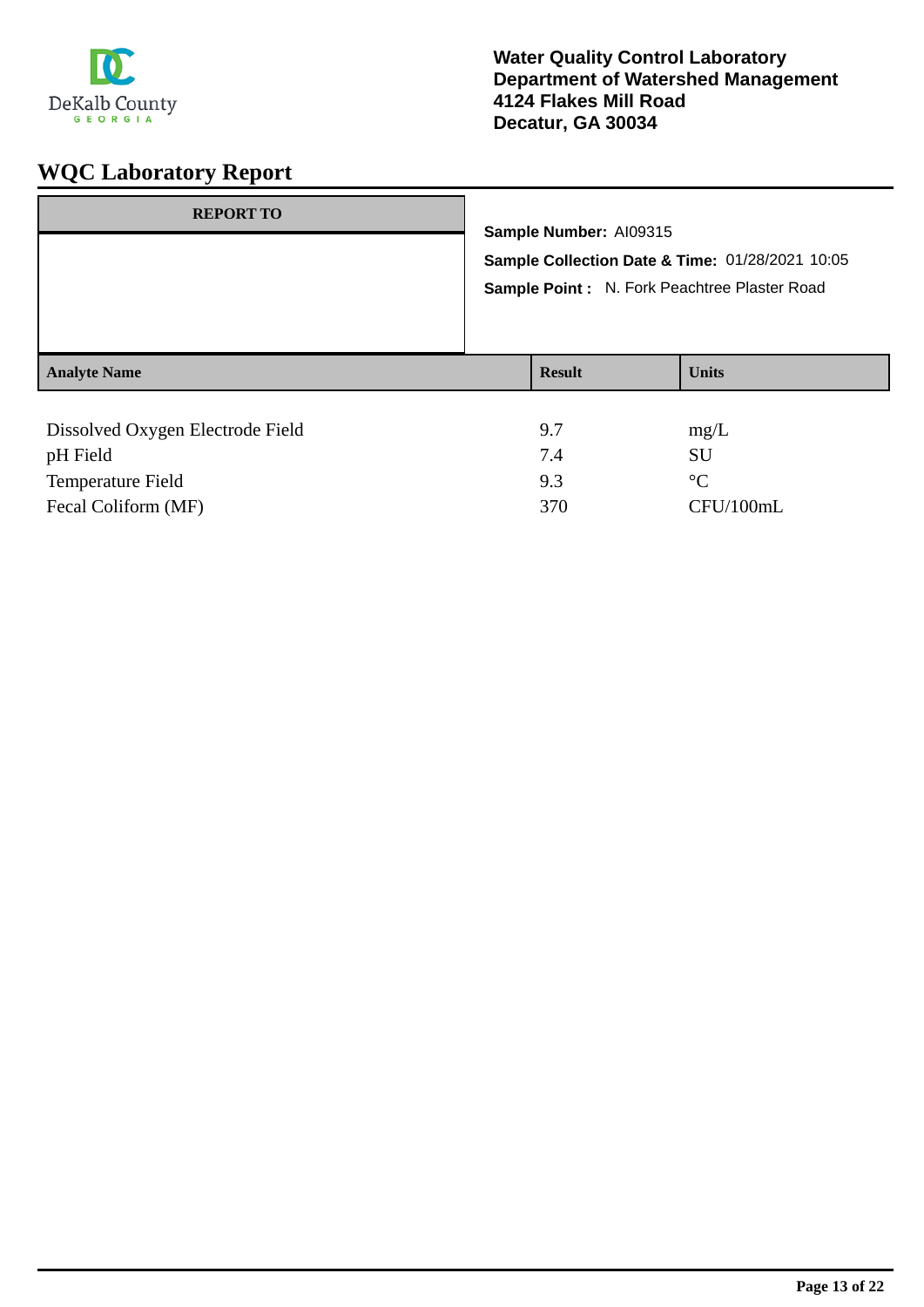

| <b>REPORT TO</b>    | Sample Number: AI09316<br>Sample Collection Date & Time: 01/28/2021 10:45<br>Sample Point: N. Fork Peachtree Creek HWY23 |                 |
|---------------------|--------------------------------------------------------------------------------------------------------------------------|-----------------|
| <b>Analyte Name</b> | <b>Result</b>                                                                                                            | <b>Units</b>    |
| Temperature Field   | 9.6                                                                                                                      | $\rm ^{\circ}C$ |

| Dissolved Oxygen Electrode Field | 10.3 | mg/L      |
|----------------------------------|------|-----------|
| pH Field                         |      | SU        |
| Fecal Coliform (MF)              | 400  | CFU/100mL |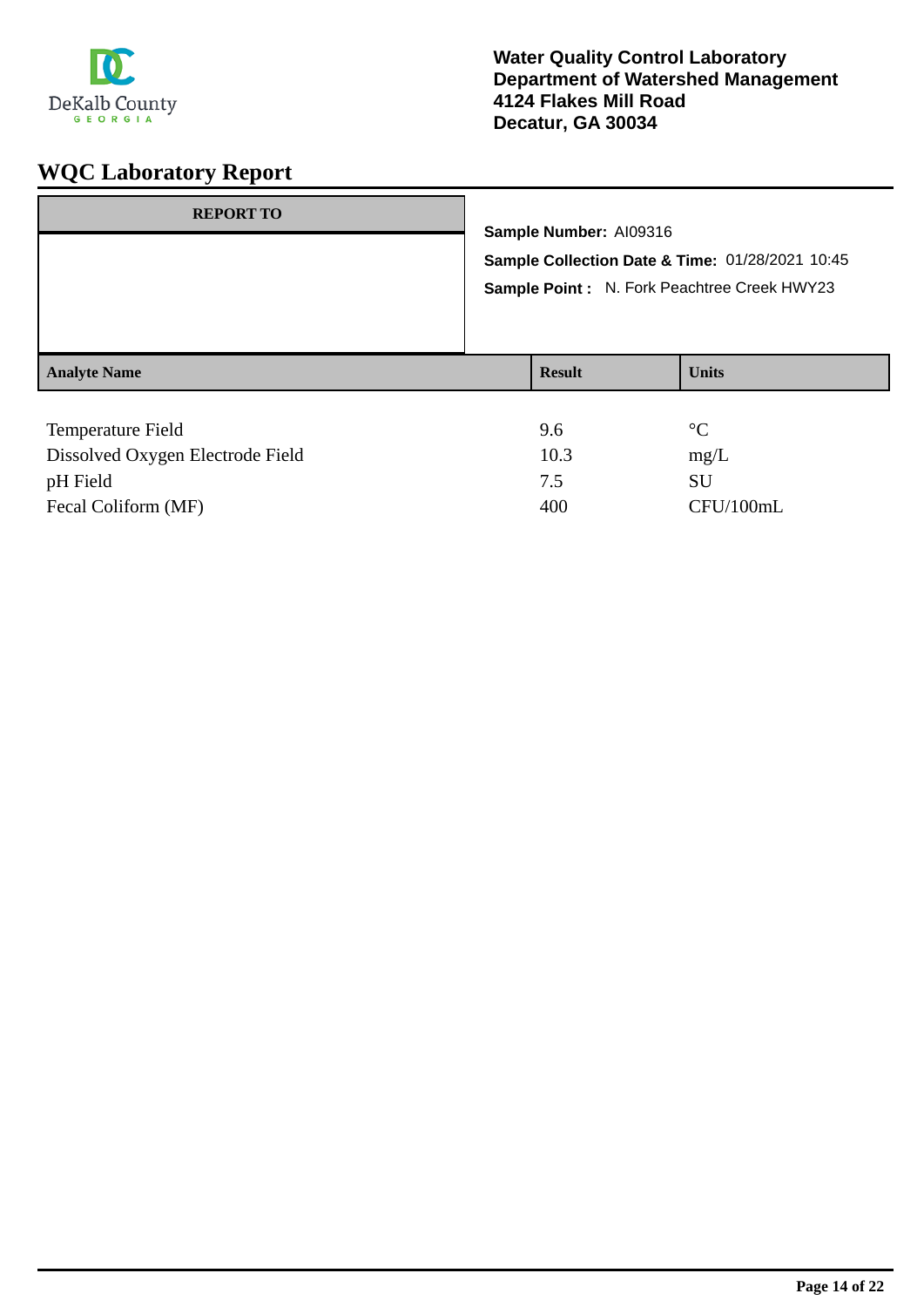

| <b>REPORT TO</b>                                      |                        | Sample Number: AI09317<br>Sample Collection Date & Time: 01/28/2021 11:00 |  |  |  |  |
|-------------------------------------------------------|------------------------|---------------------------------------------------------------------------|--|--|--|--|
|                                                       |                        | Sample Point: S Fork Peachtree Creek Johnson                              |  |  |  |  |
| <b>Analyte Name</b>                                   | <b>Result</b>          | <b>Units</b>                                                              |  |  |  |  |
| Temperature Field<br>Dissolved Oxygen Electrode Field | 9.5<br>10 <sub>5</sub> | $\rm ^{\circ}C$<br>$m\sigma$                                              |  |  |  |  |

| Dissolved Oxygen Electrode Field | 10.5  | mg/L      |
|----------------------------------|-------|-----------|
| pH Field                         |       | SU        |
| Fecal Coliform (MF)              | 54000 | CFU/100mL |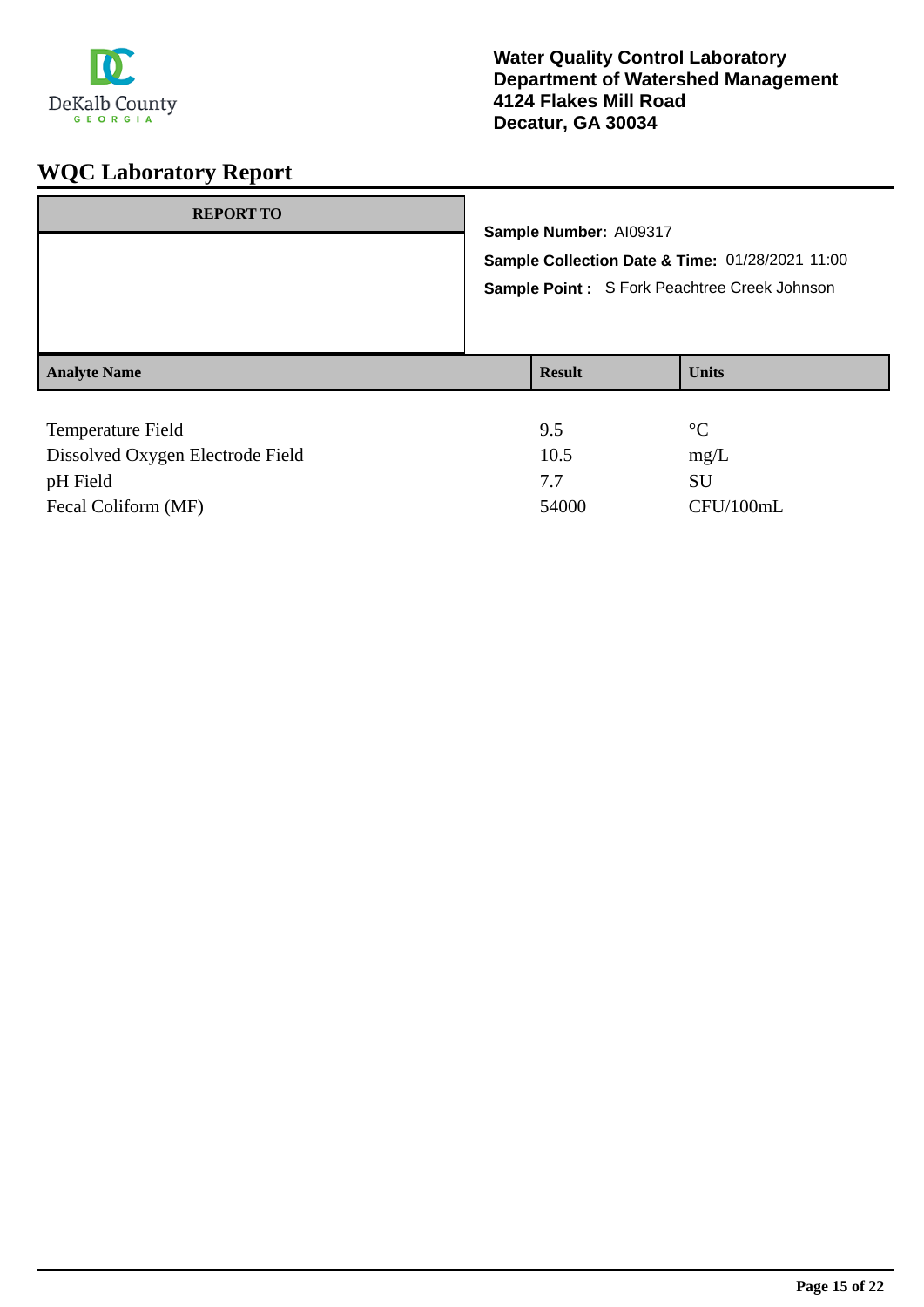

| <b>REPORT TO</b>    | Sample Number: AI09318<br>Sample Point: S. Fork Peachtree Ck: Casa Dr | Sample Collection Date & Time: 01/28/2021 08:40 |
|---------------------|-----------------------------------------------------------------------|-------------------------------------------------|
| <b>Analyte Name</b> | <b>Result</b>                                                         | <b>Units</b>                                    |
| pH Field            | 6.3                                                                   | <b>SU</b>                                       |

| $\mu$                            | <b>1.1.</b> | .           |
|----------------------------------|-------------|-------------|
| Fecal Coliform (MF)              | 330         | CFU/100mL   |
| Dissolved Oxygen Electrode Field | 9.8         | mg/L        |
| Temperature Field                | 9.4         | $^{\circ}C$ |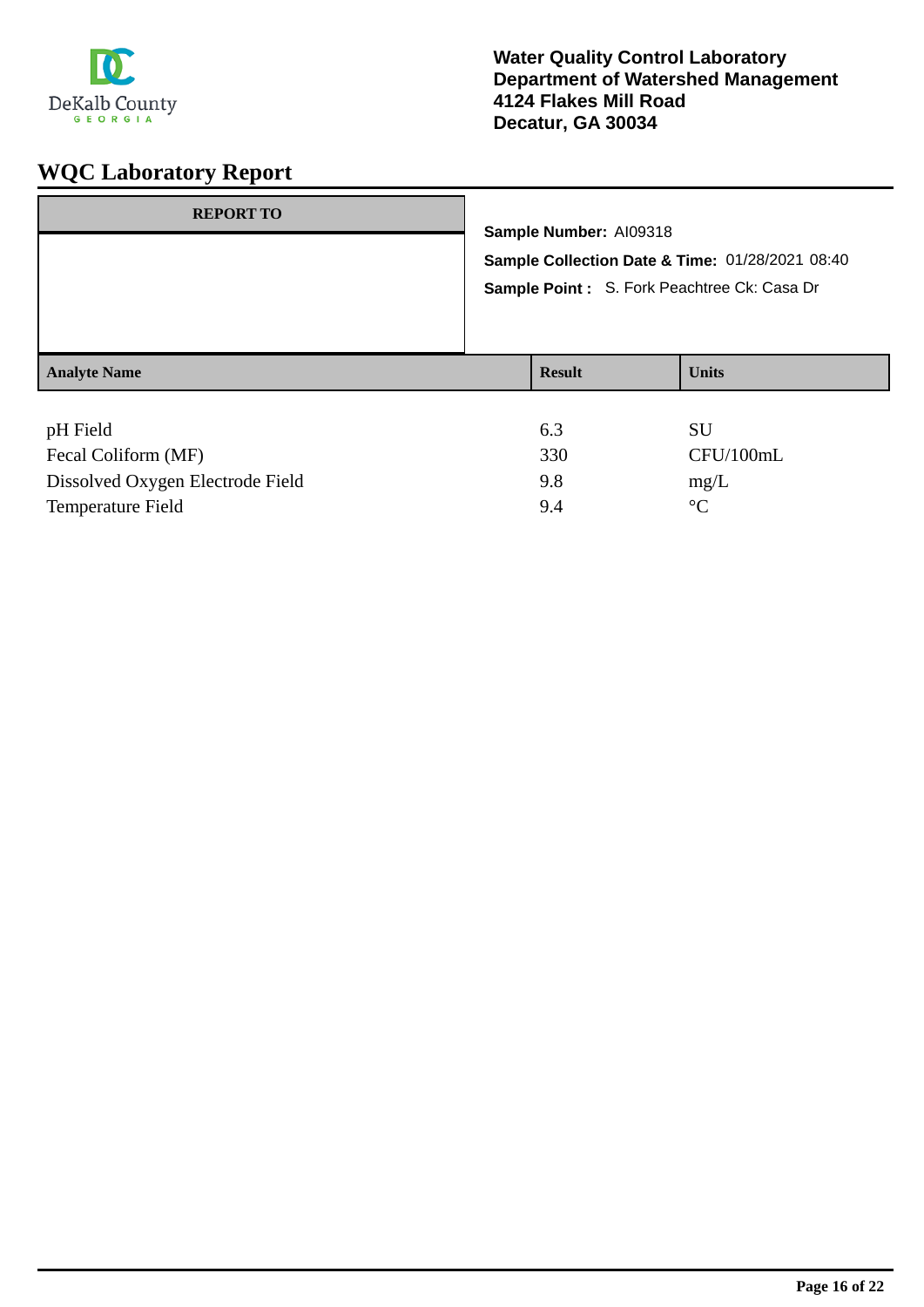

#### **Water Quality Control Laboratory Department of Watershed Management 4124 Flakes Mill Road Decatur, GA 30034**

| <b>REPORT TO</b>    |                                                                                                                                           |               |              |
|---------------------|-------------------------------------------------------------------------------------------------------------------------------------------|---------------|--------------|
|                     | Sample Number: AI09333<br>Sample Collection Date & Time: 01/29/2021 09:35<br><b>Sample Point:</b> Fecal monitoring site at Antebellum Dr. |               |              |
| <b>Analyte Name</b> |                                                                                                                                           | <b>Result</b> | <b>Units</b> |
| $-111173.11$        |                                                                                                                                           | $\sim$ $\sim$ | <b>CTT</b>   |

| pH Field                         | 6.7  | SU              |
|----------------------------------|------|-----------------|
| <b>Conductivity Field</b>        | 90   | umhos           |
| Fecal Coliform (MF)              | 440  | CFU/100mL       |
| Dissolved Oxygen Electrode Field | 11.0 | mg/L            |
| Turbidity - Field                | 4.9  | <b>NTU</b>      |
| <b>Temperature Field</b>         | 6.5  | $\rm ^{\circ}C$ |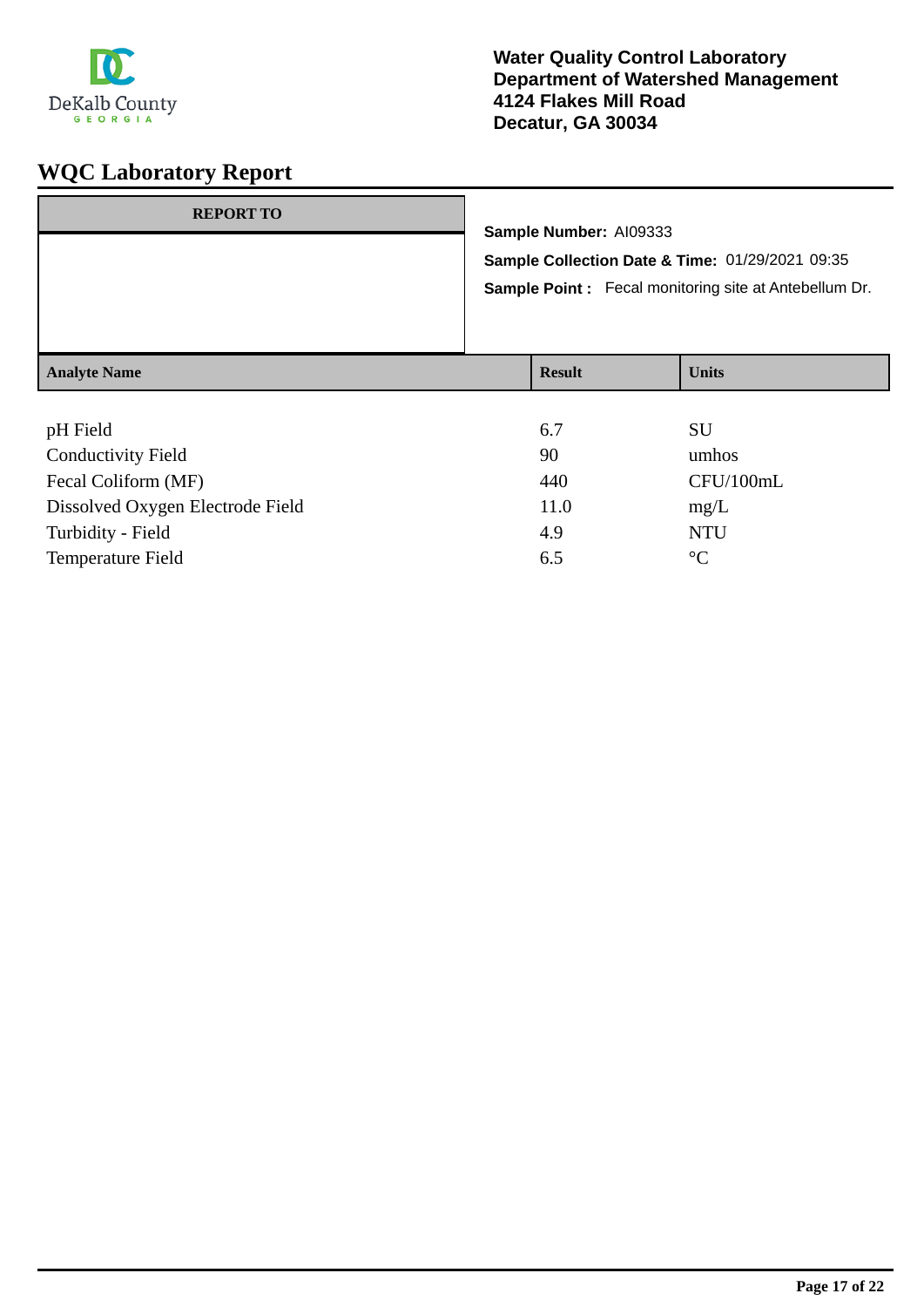

| <b>REPORT TO</b>                 |                                                                           |  |              |
|----------------------------------|---------------------------------------------------------------------------|--|--------------|
|                                  | Sample Number: AI09334<br>Sample Collection Date & Time: 01/29/2021 10:25 |  |              |
|                                  |                                                                           |  |              |
|                                  | <b>Sample Point:</b> Fecal monitoring site at Aztec Rd.<br>Doraville      |  |              |
| <b>Analyte Name</b>              | <b>Result</b>                                                             |  | <b>Units</b> |
|                                  |                                                                           |  |              |
| Dissolved Oxygen Electrode Field | 10.3                                                                      |  | mg/L         |
| Turbidity - Field                | 2.5                                                                       |  | <b>NTU</b>   |
| Fecal Coliform (MF)              | 500                                                                       |  | CFU/100mL    |
| <b>Conductivity Field</b>        | 74                                                                        |  | umhos        |
| pH Field                         | 7.2                                                                       |  | SU           |

Temperature Field 6.8 °C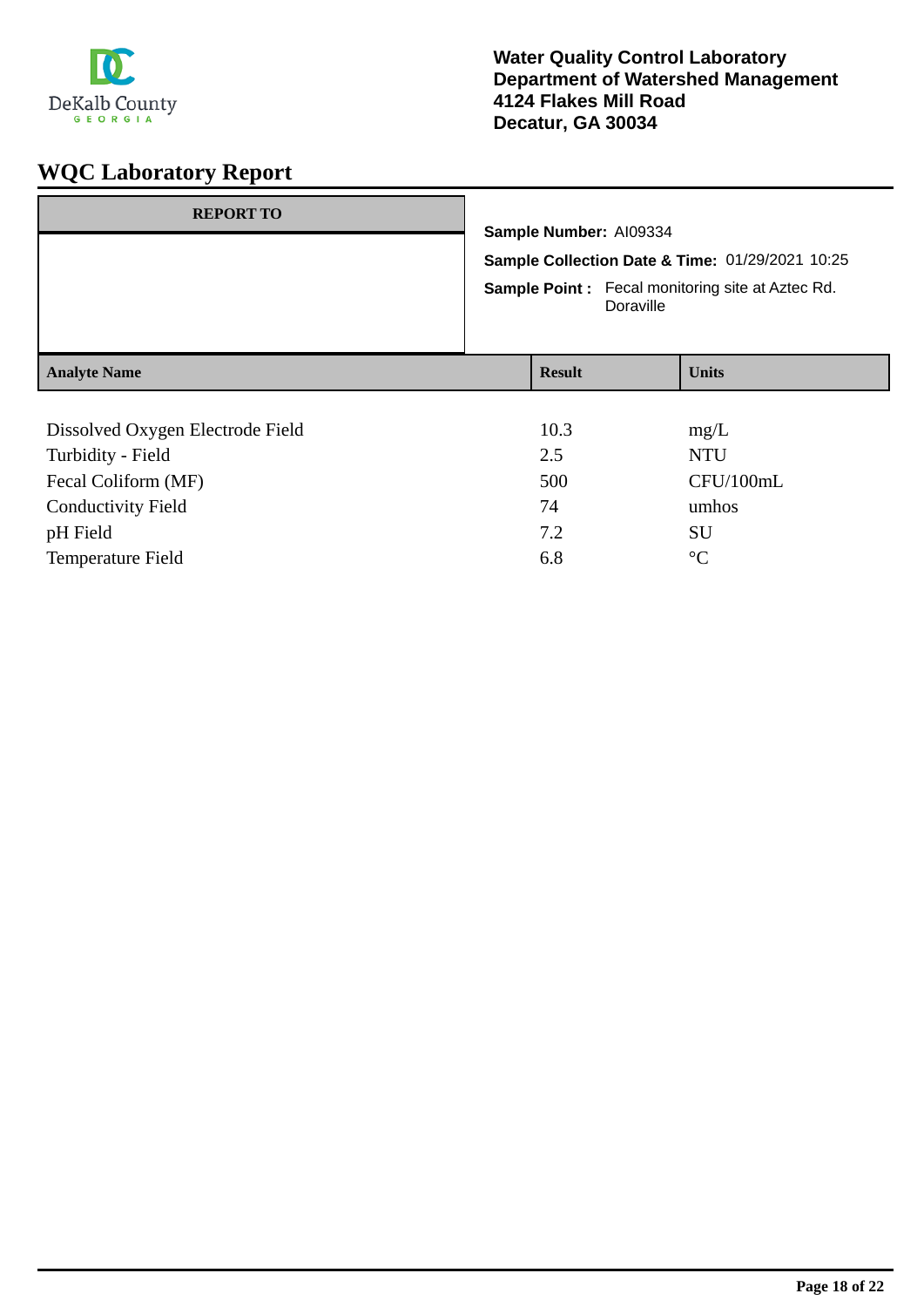

| <b>REPORT TO</b>                 | Sample Number: AI09359<br>Sample Collection Date & Time: 01/29/2021 11:05<br><b>Sample Point:</b> Fecal monitoring site on Hayden Quarry<br>Rd |  |              |
|----------------------------------|------------------------------------------------------------------------------------------------------------------------------------------------|--|--------------|
| <b>Analyte Name</b>              | <b>Result</b>                                                                                                                                  |  | <b>Units</b> |
|                                  |                                                                                                                                                |  |              |
| pH Field                         | 7.8                                                                                                                                            |  | <b>SU</b>    |
| <b>Conductivity Field</b>        | 78.1                                                                                                                                           |  | umhos        |
| Fecal Coliform (MF)              | 120                                                                                                                                            |  | CFU/100mL    |
| Dissolved Oxygen Electrode Field | 10.7                                                                                                                                           |  | mg/L         |

Temperature Field  $7.5$  °C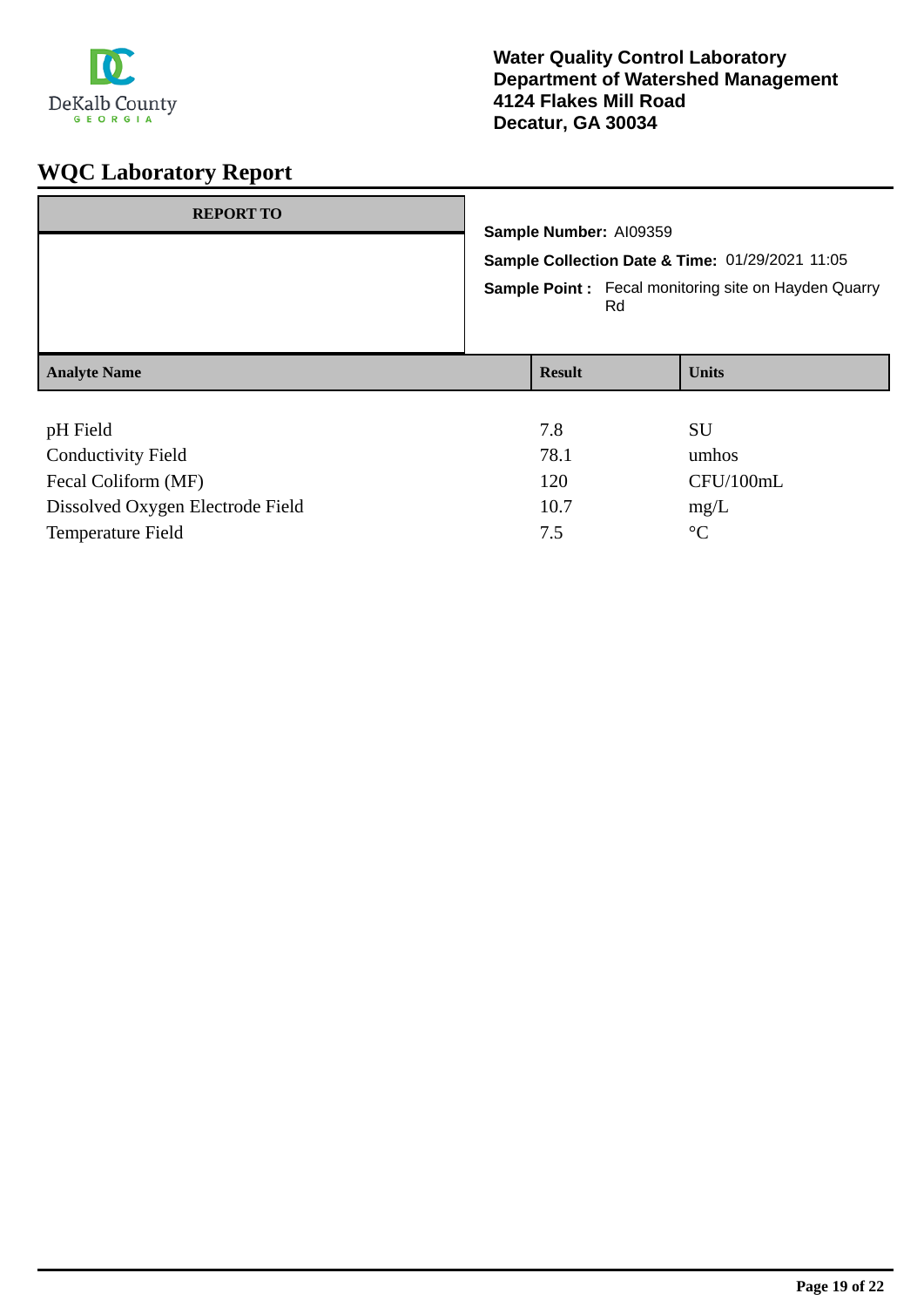

| <b>REPORT TO</b>    |  |                                                 |                 |  |  |
|---------------------|--|-------------------------------------------------|-----------------|--|--|
|                     |  | Sample Number: AI09360                          |                 |  |  |
|                     |  | Sample Collection Date & Time: 01/29/2021 11:28 |                 |  |  |
|                     |  | Sample Point: Stephenson Creek at N. Goddard Rd |                 |  |  |
|                     |  |                                                 |                 |  |  |
|                     |  |                                                 |                 |  |  |
| <b>Analyte Name</b> |  | <b>Result</b>                                   | <b>Units</b>    |  |  |
|                     |  |                                                 |                 |  |  |
| Temperature Field   |  | 7.4                                             | $\rm ^{\circ}C$ |  |  |
| pH Field            |  | 7.8                                             | SU              |  |  |

| pH Field                         | 7 S  | SU          |
|----------------------------------|------|-------------|
| Conductivity Field               | 40.8 | umhos       |
| Dissolved Oxygen Electrode Field | 11.1 | $m\Omega/L$ |
| Fecal Coliform (MF)              | 10   | CFU/100mL   |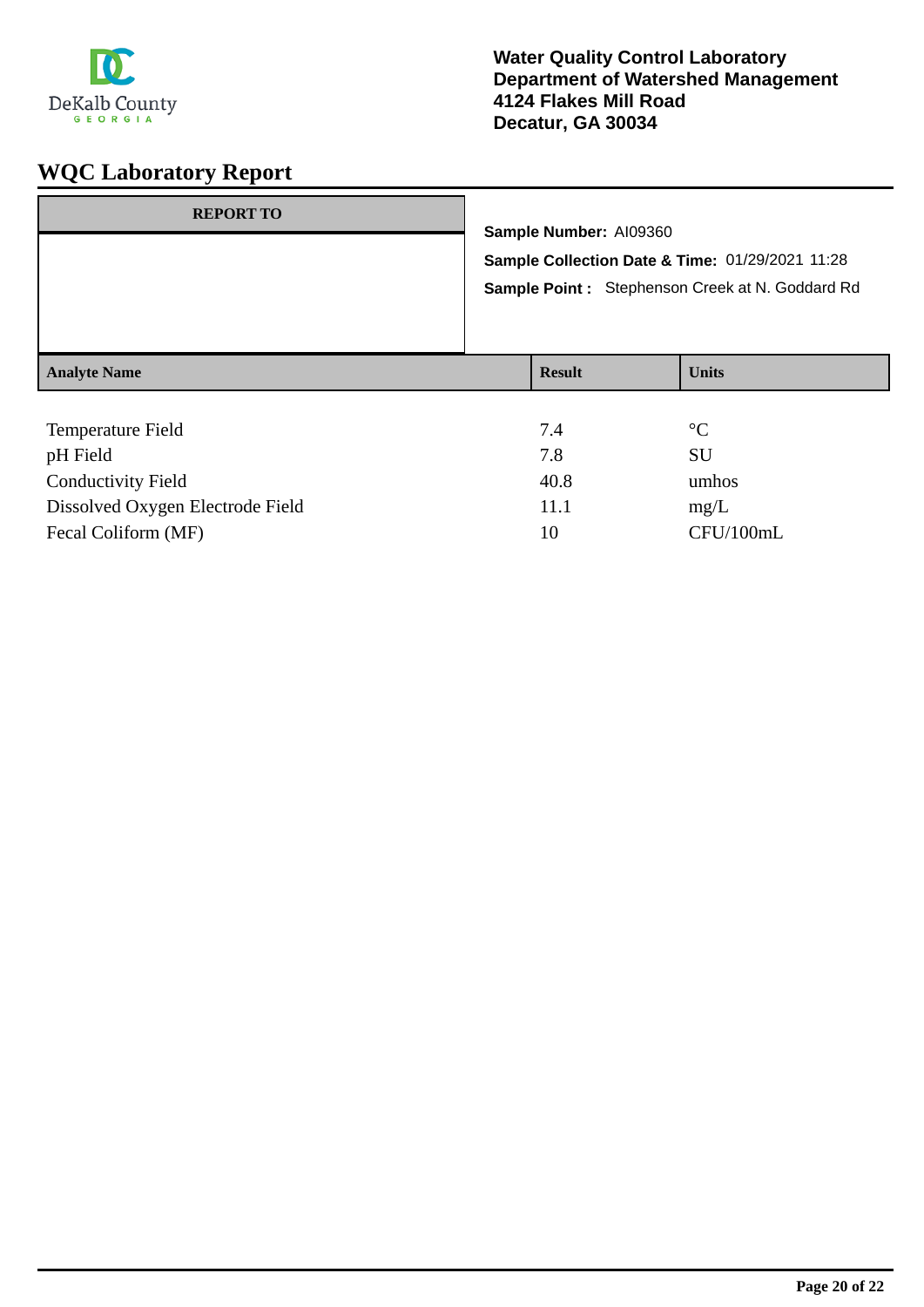

| <b>REPORT TO</b>    | Sample Number: AI09369 | Sample Collection Date & Time: 01/30/2021 09:10<br>Sample Point: S Fork Peachtree Creek Johnson |
|---------------------|------------------------|-------------------------------------------------------------------------------------------------|
| <b>Analyte Name</b> | <b>Result</b>          | <b>Units</b>                                                                                    |

| Fecal Coliform (MF) |  |
|---------------------|--|
|---------------------|--|

1700 CFU/100mL